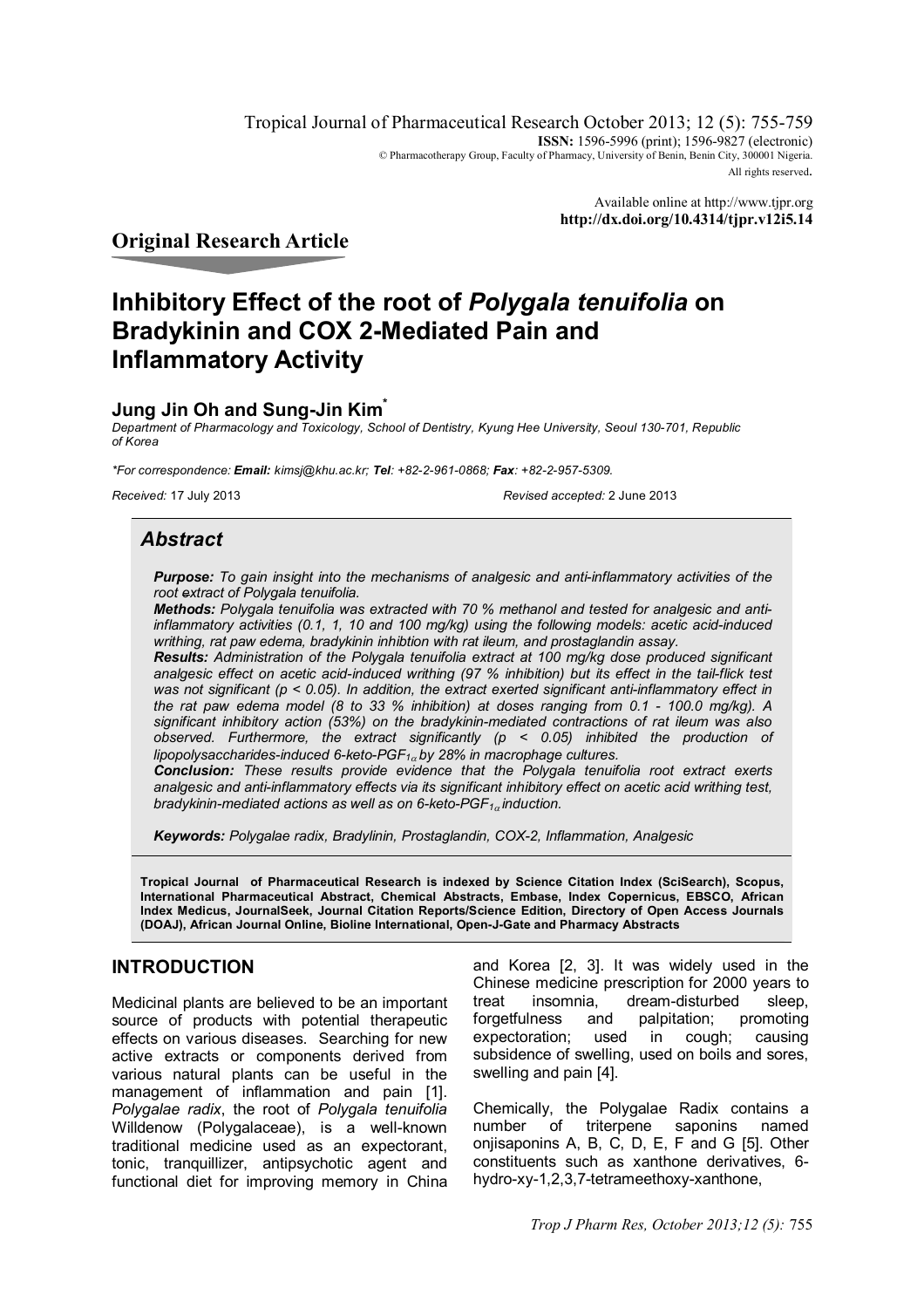1,2,3,6,7-penta-methoxyxanthone, 3,4,5-trimethoxy-cinamic acid [6] and oligosaccharides tenuifolioses A-F [7] were isolated. Pharmacologically, it has been found that Polygalae Radix exerts a number of neuronal actions. It has been reported to exhibit neuroprotective and neuroregenerative effects [8], enhance cognitive functions [9], provide memory enhancement [10], ameliorate spatial cognition disorders [11], protect neuronal cells in toxin-induced Parkinson's disease [12] and exert anti-depressive action [13]. However, molecular mechanisms of Polygalae Radix that have been used traditionally should be fully investigated regarding its role in inflammation and pain. In the present study, we sought to evaluate the analgesic and anti-inflammatory effects of the Polygalae Radix extract and propose its mechanism of action.

## **EXPERIMENTAL**

## **Materials**

*Polygalae radix* was purchased from Kyung-Dong Oriental Medicine Market, Seoul, Korea. They were authenticated by Professor Emeritus<br>Chang-SooYok. Department of Oriental Chang-SooYok, Department of Oriental Pharmacy, Kyung Hee University, Seoul, Republic of Korea. A voucher specimen (no. 98- 02) was deposited at the herbarium of the Department of Pharmacology, School of Dentistry, Kyung Hee University. Organic solvent such as methanol, ether and n-butanol were molecular biology grade and purchased from Duksan Chemical Co, Seoul, Korea. Other materials used were purchased from Sigma Chemical Company, USA.

## **Animals**

Male Sprague-Dawley rats (200-250 g) and male ICR mice (15-25 g) were purchased from Hanlim Experimental Animals Co. Korea. Animals were housed in a room with controlled temperature (22  $\pm$  2 °C) under a 12 h light / dark cycle with free access to standard certified rodent diet and tap water. All experiments were performed according to the guidelines for the care and use of laboratory animals [ 14].

#### **Preparation of Plant Extracts**

Polygalae Radix (250 g) was cut into small pieces and extracted with 70 % methanol (750 ml) three times sequentially for 3 h on each occasion. The combined methanol extracts was concentrated in a rotary evaporator (Eyela N-N series) and dried in a freeze- dryer (FD5510 Freeze Dryer, Ilshin Lab, Republic of Korea).

#### **Acetic acid induced-writhing test**

*Polygala tenuifloia extract* or physiological saline was administered (0.1, 1, 10, 100 mg/kg, PO). After 10 min, 0.7 % acetic acid (0.1 ml/kg, i.p.) was injected. Over the next 10 min, the total number of writhings was measured [15].

## **Tail-flick test**

*Polygala tenuiflia extract* or physiological saline was administered to rats (0.1, 1, 10, 100 mg/kg, PO). After 30 min, rat tail-flick times were measured using Ugo-Basile tail-flick unit [16].

#### **Paw-edema test**

Anti-inflammatory activity was determined by carrageenin-induced paw edema test in rats [17]. Briefly, the rats was treated with extract or vehicle orally (0.1, 1, 10, 100 mg/kg). After 1 h, 0.1 ml of 1 % carrageenan was injected subplantarly into one of the hind paw and the contralateral paw was injected with 0.1 ml saline as control. Edema measurements were made with Ugo-Basile Plethysmograph prior and 60 min after carrageenan injection.

#### **Evaluation of contractile responses of rat ileum**

Contractile responses of rat ileum were measured as essentially described by Schapoval *et al*. with slight modification [18]. The rats were scarificed by exposure to  $CO<sub>2</sub>$  gas [19], and their ilea excised and mounted in an organ bath, oxygenated with 95 %  $O<sub>2</sub>$  and 5 %  $CO<sub>2</sub>$ . The organ bath was suspended at 37 °C in Tyrode solution. Contractile responses were recorded isotonically with Grass Low Level DC Amplifier (model 7P122P). After the equilibration period of 30 min, concentration-response curves were generated by adding contractile agonist (bradykinin, 50 ng/ml) to the organ bath. After washing the ileum and the baseline tension was restored, the extract  $(40 \text{ µg/ml})$  was incubated in the organ bath for 15 min.,bradykinin was added and contractile responses recorded by MacLab 8E data acquisition system (AD Instruments)

#### **Isolation of mouse peritoneal macrophage and cultures**

Phosphate buffered saline (pH 7.4) (5 ml) was injected into ICR (Imprinting Control Region) mouse and peritoneal fluids were collected by using a needle. The peritoneal fluids were subjected to centrifuge to pellet macrophages. The resulting cell pellets were washed three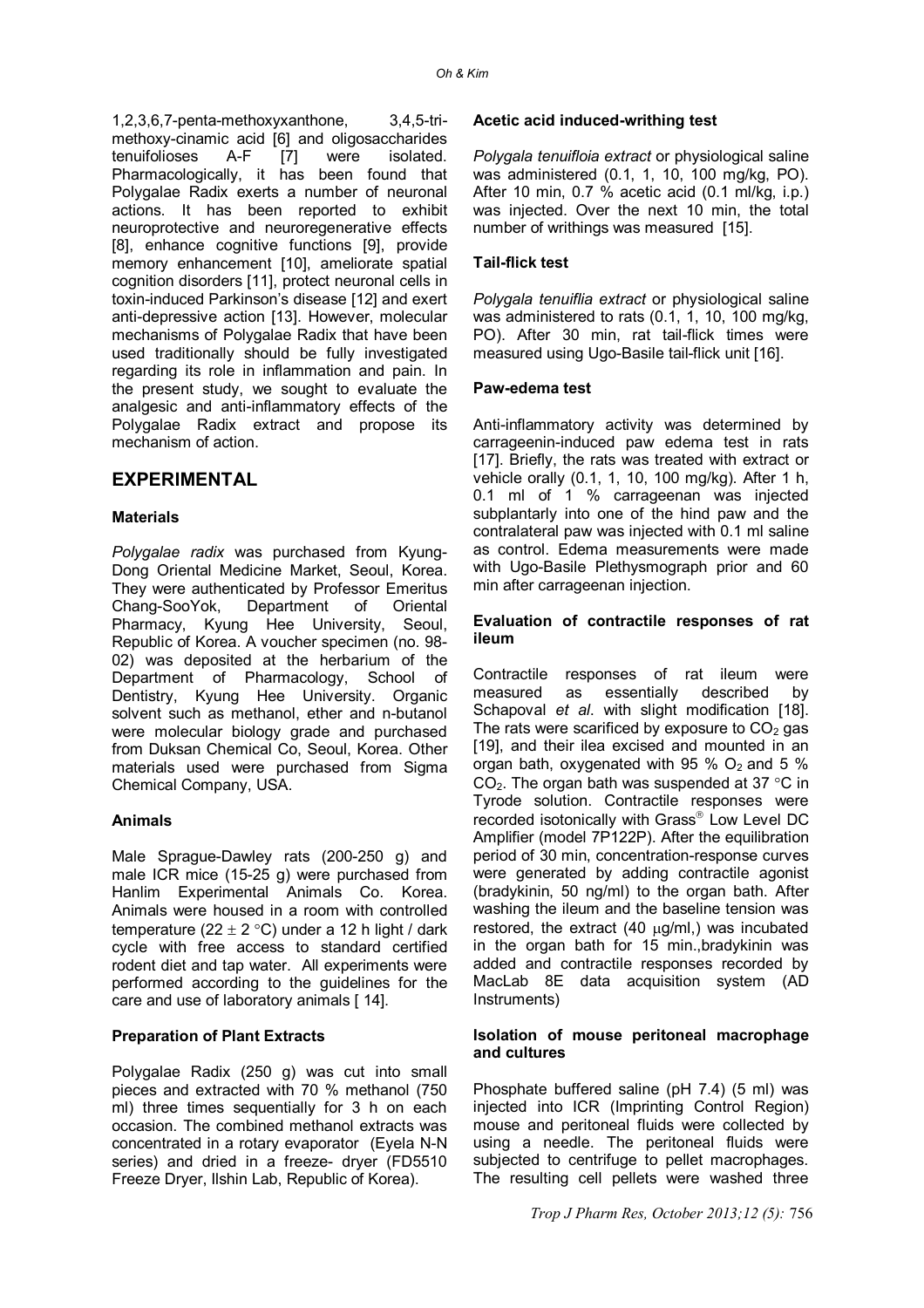times with PBS and resuspended with RPMI media at the concentration of  $10^6$  cells/ml. 500 M of aspirin was added to the cells to irreversibly inhibit endogenous cyclooxygenase (COX) activity. The cell suspensions were applied to a 96-well dish  $(100 \mu l/well)$  and cultured at 37 °C with 5 %  $CO<sub>2</sub>$  atmosphere for 2 h. Thereafter, the cells were washed with PBS three times and used for experiments [1]

#### **COX-2 inhibition assay**

The cells were treated with 200  $\mu$ l of 3 % FBS-RPMI1640 media containing10  $\mu$ g/ml of LPS. The test materials were added to the wells at a final concentration of 1 or 10  $\mu$ g/ml and incubated for 16. Thereafter, the cell culture medium was collected and used to measure 6 keto-PGF $_{1\alpha}$  by ELISA [1].

#### **Statistical analysis**

The values are expressed as mean  $\pm$  standard deviation (SD). The results were computed statistically (Graphpad Prism 5, Graphpad Software, Inc, La Jolla, CA, USA) using Student t-test or one-way analysis of variance. Post hoc testing was performed for intergroup comparisons using least significance test.

## **RESULTS**

#### **Anti-noticeptive activity**

Anti-noticeptive activity was evaluated by acetic acid-induced writhing and tail-flick methods and the results are shown in Figs 1 and 2. *Polygalae radix* extract treatment significantly ( $p < 0.05$ ) reduced the number of writhes by 29, 39, 68 and 97 % at doses of 0.1, 1, 10 and 100 mg/kg, respectively as compared to control. In the tailflick test, however, extract treatment produced little effect on latency time upon infra-red light exposure.



**Fig 1:** Effect of *Polygalae radix* extract on acetic acidinduced writhing. Data are expressed as mean  $\pm$  SD (n = 5);  $* p < 0.01$  and  $** p < 0.001$  compared with control



**Fig 2:** Effect of *Polygalae radix* extract on on tail flicks. Data are expressed as mean  $\pm$  SD (n = 5). The effect of the extact was not significant at all doses tested  $(p < 0.01)$ , compared with control

#### **Anti-inflammatory activity**

The results of the rat paw edema test are shown in Fig 3. The extract inhibited the carrageenininduced paw edema by 11, 16, 33 and 8 % at doses of 0.1, 1, 10 and 100 mg/kg, respectively, after 60 min, compared to control. The effect was significant at only the first three doses..



**Fig. 3.** Paw edema inhibition activity of *Polygalae radix* extract. Data are expressed as mean  $\pm$  SD (n = 4);  $\pi p$  < 0.05 compared with control.

#### **Effect of** *Polygalae radix* **extract on rat ileum contraction**

To gain insight into the mechanisms of analgesic and anti-inflammatory actions, the effect of *Polygalae radix* extract on the rat ileum contraction using bradykinin test was investigated. The extract  $(40 \mu g/ml)$  induced significant inhibition of bradykinin-induced contractions of rat ileum by 53 % compared to control.

#### **Effect of** *Polygalae radix* **extract on COX-2 induction in macrophages**

The effect of 10  $\mu q/ml$  of the extract on macrophages significantly inhibited LPS-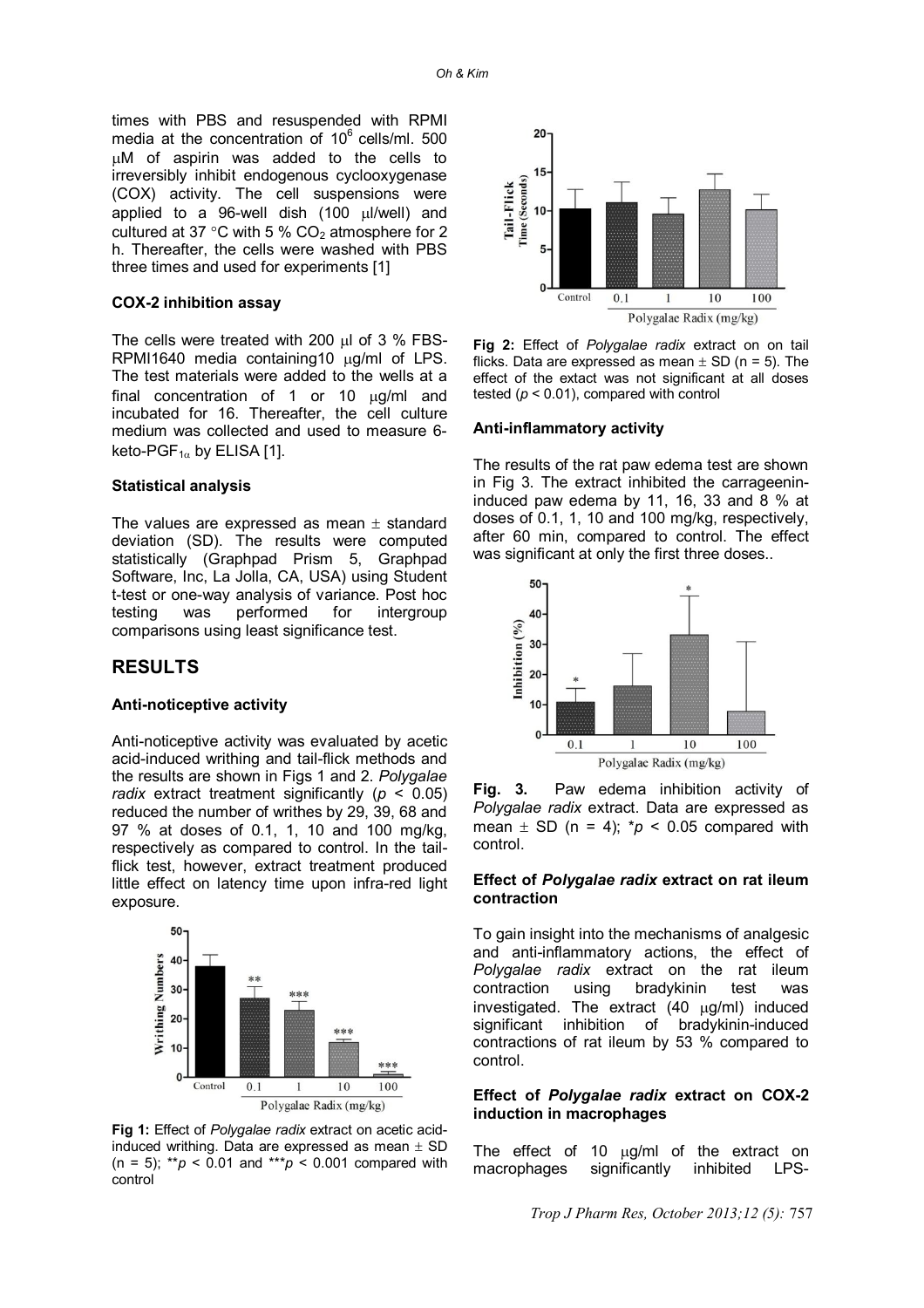mediated production of 6-keto-PGF $_{1\alpha}$  by 28 % compared to control.

# **DISCUSSION**

Polygala radix, the toot of *Polygala tenuifolia*, is a folk medicine widely applied to achieve amelioration of several neurodegenerative diseases such as Parkinson's disease, Alzheimer's disease and psychosis in Korea [20] In the present study, we evaluated the methanol extract of *Polygalae radix* for analgesic and antiinflammatory effects and also sought to gain an insight into the mechanism of its actions. There is evidence that the extract has remarkable analgesic and anti-inflammatory actions with inhibitory effects on bradykinin-mediated contraction of rat ileum as well as on the LPSinduced production of 6-keto-PGF $_{1\alpha}$  in mouse peritoneal macrophages.

Acetic acid induced writhing assay is used to detect both central and peripheral analgesia whereas tail-flick assay is more sensitive to centrally acting analgesics [21]. Our results indicate that the extract exerted significant dosedependent inhibitory effect with maximal effect observed at 100 mg/kg in acetic acid writhing assay but had no inhibitory effect in tail-flick test. In our previous report, we found that aspirin at 200 mg/kg has the ability to inhbit by 71% as compared to control in acetic acid writhing assay [22]. These results suggest that the *Polygala tenuifolia* extract is more potent than aspirin in terms of analgesic action. In terms of antiinflammation, it has been identified that ibuprofen (50 mg/kg) causes 63% inhibition of rat paw edema [22] whereas the *Polygala tenuifolia* extract inhibited rat paw edema by 33 % at 10 mg/kg. Thus, it is reasonable to suggest that the extract has a strong inhibitory effect on peripheral noticeptive reaction rather than central action on pain transmission [23,24] In the carrageenan-induced rat paw edema test, the extract also exerted significant anti-inflammatory effect. These results indicate that the extract contains active components responsible for analgesic and anti-inflammatory actions.

Pain and inflammation are mediated by a number of chemical entities such as prostaglandins, histamine and bradykinin [25, 26]. In the present study, the extract inhibited prostaglandin synthesis and bradykinin-induced rat ileum contraction, thus strongly suggesting that it exerts anti-inflammatory action via inhibition of prostaglandin and bradykininmediated inflammation. It is reasonable to speculate that the *Polygala tenuifolia* extract exerts analgesic and anti-inflammatory activity by partly inhibiting bradykinin receptor-mediated reactions.

Cyclooxygenase (COX) is a key enzyme responsible for the production of prostaglandins and exists as isozymes including COX-1 and COX-2 [27]. COX-1 is a constitutively present enzyme in cells under physiological condition, whereas COX-2 is induced by some cytokines and mitogens which are endotoxins produced during inflammation [28]. COX-1 has cytoprotective action while COX-2 play important role in inflammation. LPS-induced synthesis of prostaglandins and thromboxanes in macrophages is known to be due to selective expression of COX-2. One of the major drawbacks of currently available NSAIDs (nonsteroidal anti-inflammatory drugs) such as aspirin is stomach irritation due to the inhibition of COX-1. The selective inhibitory effect on the COX-2 is essential for the development of a new generation of anti-inflammatory drugs. The present result suggests that the *Polygala tenuifolia* extract has the ability to inhibit the production of 6-keto-PGF $_{1\alpha}$ , which may play an important role in its analgesic and antiinflammatory actions.

Thus, there is the interesting possibility that the extract could be used effectively to treat pain and inflammation without the side effect of stomach irritation. Since inflammatory reactions induce many reactive oxygen radicals, our results suggest that the extract could be beneficial in the protection of neurodegenerative diseases such as Parkinson's disease and Alzheimer's disease. With regard to the active components responsible for the extract's analgesic and anti-inflammatory activities, a thorough analytical investigation by employing activity-guided fractionation would be required. Interestingly, however, it has been proposed that sinapic acid is a probable active component of *Polygalae radix* responsible for antiinflammation, and hence its action could produce neuroprotection and memory improvement [20].

## **CONCLUSION**

The present study strongly suggests that the methanol extract of *Polygala tenuifolia* exerts significant analgesic and anti-inflammatory effects. The extract can be used as functional food. It protects cells against oxidative stress and some inflammatory reactions, and therefore could be useful in the protection and treatment of some diseases caused by inflammation.